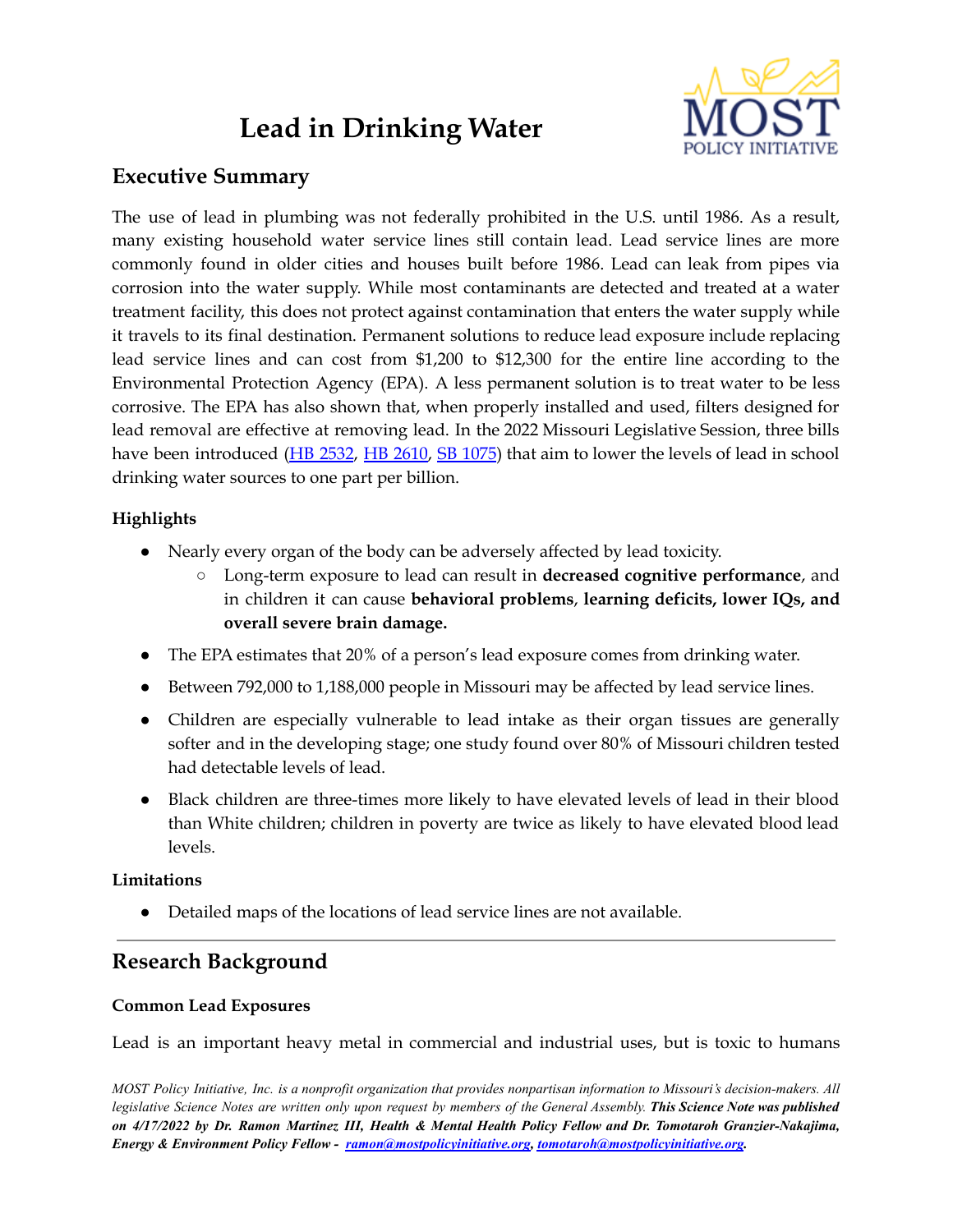even at low levels of exposure. In recent history, humans have been exposed to lead via leaded gasoline, smelting, pottery, boat building, lead paints, batteries, the arms industry, book printing, and lead piping. 1

**The U.S. Environmental Protection Agency (EPA) estimates that 20% of a person's lead exposure comes from drinking water. <sup>2</sup>** Most contaminants in public water supplies are detected and treated for at a water treatment facility.<sup>3</sup> However, this does not help with the management of contamination that enters the water supply after it has left the treatment facility. The pipes that connect a home to the water main are sometimes made of lead, and are commonly known as lead service lines (LSLs). These pipes are often the most significant source of lead in drinking water. <sup>2</sup> Ownership of water service lines varies by the community and can be wholly or partially owned by the property owner or the community water system that provides water services. Other sources of lead exposure in drinking water include brass or chrome-plated brass faucets and plumbing with lead solder.

LSLs were regularly used until the 1930s when concern over lead started to grow. In 1986 the Safe Water [Drinking](https://www.epa.gov/laws-regulations/summary-safe-drinking-water-act#:~:text=(1974),above%20ground%20or%20underground%20sources.) Act was amended to prohibit the use of plumbing that contained lead and in 1996 this was expanded to include fixtures as well. <sup>3</sup> Many homes, particularly those in older cities or built before 1986, still use LSLs for their household water usage. $^{2,3}$ 

According to the EPA, there are somewhere between 6.3 million to 9.3 million LSLs in the U.S.<sup>3</sup> One study from 2016 estimated that each LSL serves 2.4 to 3.6 people, impacting 15 million to 22 million people nationally.<sup>4</sup> Missouri is estimated to have the  $6<sup>th</sup>$  largest amount of LSLs in the nation, with approximately 330,000 LSLs. **Applying the same estimation to Missouri, between 792,000 to 1,188,000 people in the state are affected by LSLs.**

## **Lead Leakage into the Water Supply**

Lead can enter the water supply when plumbing and fixture materials containing lead corrode.<sup>2,3</sup> This is especially likely when the water is acidic or has a low mineral content. Several factors affect the amount of lead introduced into the water supply as a result of corrosion including: the acidity of the water; the presence of different minerals in the water; the water temperature; the amount of lead in plumbing and fixture materials; water use patterns; and the presence of protective mineral coatings that have accumulated on the interiors of pipes. Residents in Flint, Michigan saw large increases in the amount of lead in their water after the city switched water sources in 2014. A primary reason for this was due to the lack of a corrosion control treatment with the new water source, which resulted in a more corrosive water supply, releasing high levels of lead from LSLs. 5

## **Toxicity of Lead**

When drinking contaminated water, between 20–70% of the lead present in the water can be absorbed into bones and organs. Nearly every organ of the body can be adversely affected by lead toxicity, which can result in anemia, increased blood pressure, kidney damage, miscarriage,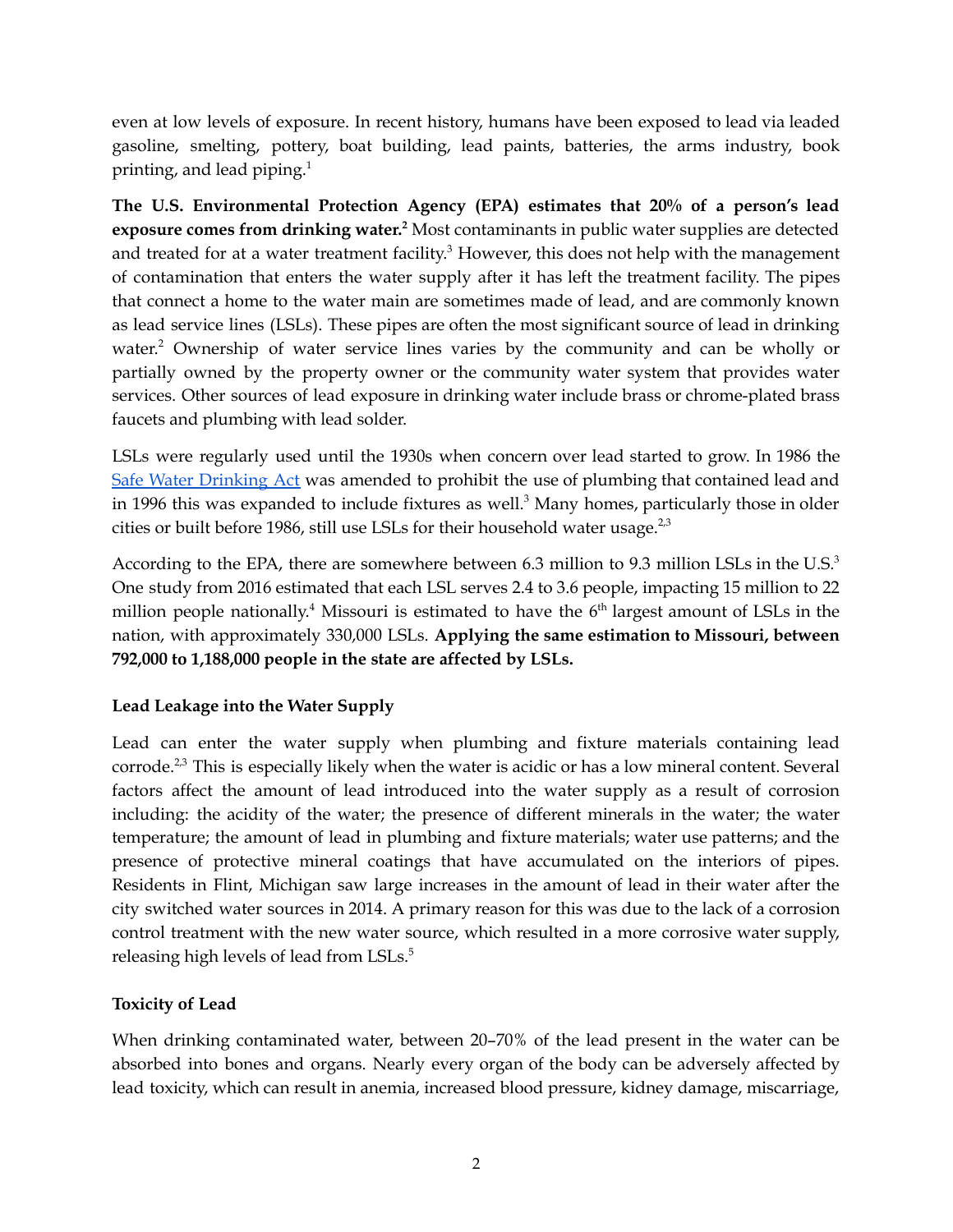reduced fertility, blood disorders, and most of all, neurological damage. **Long-term exposure to lead can cause decreased cognitive performance, and in children it can cause behavioral problems, learning deficits, lower IQs, and severe brain damage.** Children are especially vulnerable to lead intake as their organ tissues are generally softer and more susceptible during early developmental stages. Because lead acts as a potent developmental neurotoxin, exposures should be avoided, as post-exposure treatments cannot reverse the cognitive effects of lead. $^{1,6}$ 

One study found that more than 80% of Missouri children tested have detectable levels of lead in their blood, and nearly 5% had a level considered to be elevated and medically harmful.<sup>7</sup> Further, roughly 1 in 5 (or 535,000) children enrolled in the U.S. Medicaid program have elevated levels of lead in their blood that are likely to cause health damage. <sup>8</sup> These children are entitled to lead screenings at 12 and 24 months of age, or before the age of 72 months if not already performed, and subsequent treatments may be available.

#### Disproportionate Impacts of Lead Exposures

**Children in poverty are twice as likely to have elevated blood levels of lead. Additionally, Black children are three-times more likely to have elevated blood levels of lead than White children. <sup>9</sup>** Black American homes are more likely to have lead exposure hazards, such as lead based paint (45% Black versus 31% White). <sup>10</sup> One study based in Chicago found over twelve year period, children from Black-majority neighborhoods consistently had higher blood-lead levels than White-majority neighborhoods.<sup>11</sup> Black Americans are also 1.5 times as likely to be uninsured compared to White Americans, and Hispanics are 2.5 times as likely to be uninsured, reducing the likelihood of lead health screenings and treatments.<sup>9</sup>

#### Treatments for Lead Exposures

There are several methods of treatment for lead exposures. One commonly used treatment for short-term over-exposures is *chelating agents*, which reduce the amount of heavy metals from the soft tissues and body fluids. However these can also cause liver and kidney toxicity, as well as headaches, nausea, and high blood pressure, and therefore should not be used long-term. Certain dietary supplements, such as antioxidants and vitamins like B6, B1, C, E, certain flavonoids present in fruits and vegetables, and certain herbs such as garlic and curcumin, may help alleviate the symptoms of long-term exposures. However, long-term studies of the effectiveness of these compounds are still needed.<sup>12</sup>

## **Mitigation Strategies**

LSL replacement is a permanent solution to remove a source of lead exposure from the water supply, but there are several challenges to replacing all LSLs. For example, community water systems and individuals can face financial barriers towards replacing LSLs. The EPA states that the cost of replacing a single LSL ranges from \$1,200 to \$12,300 per line.<sup>3</sup> Additionally, some LSLs are partially owned by a property owner. Therefore, if the property owner is unable or unwilling to replace their LSL, then only a partial replacement is possible and lead may still leach into the water.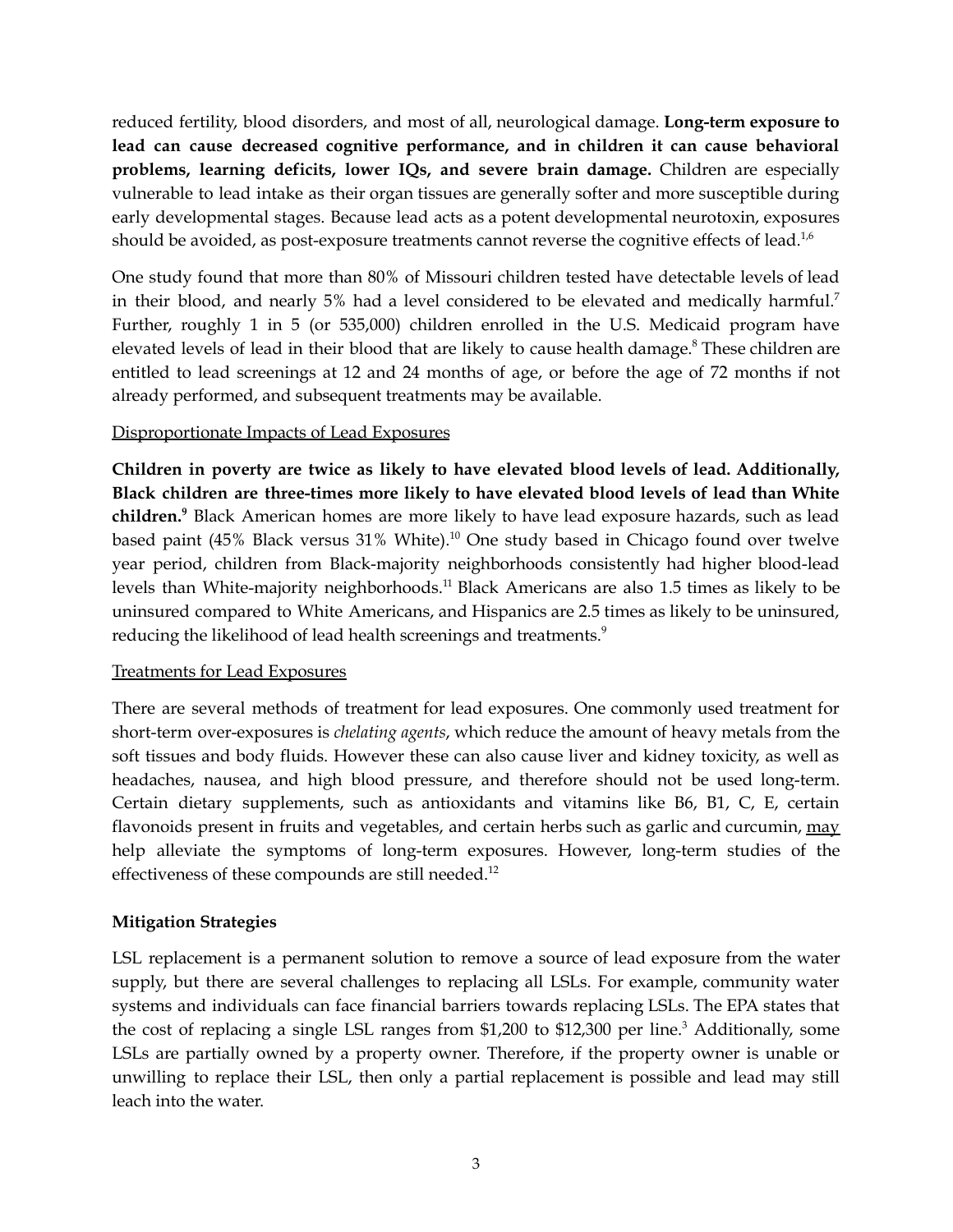There are also water treatment options that water systems can undergo to attempt to decrease the release of lead. The EPA provides **technical [recommendations](https://www.epa.gov/sites/default/files/2019-07/documents/occtmarch2016updated.pdf)** for identifying and evaluating optimal corrosion control treatments. Among these recommendations are adjusting the pH (i.e., acidity) of the water and introducing corrosion inhibitors to the water, such as silicate and phosphate-based inhibitors.

At the individual level, the Centers for Disease Control (CDC) and EPA provide several recommended actions that can reduce lead exposure including:  $2.13$ 

- 1) **Find out if you have a LSL**. To identify one's own risk of exposure, a person should find out if they have a LSL by contacting their water utility or a licensed plumber.
- 2) **Flush your home's water**. Before drinking or cooking with water, the CDC and EPA recommend flushing your home's pipes by running water before use, especially if the water has been sitting in the pipes for more than 6 hours. The recommended flush time depends on the length of the LSL.
- 3) **Use cold water from the tap** for drinking, cooking, and making baby formula. Warm or hot tap water can have higher levels of lead.
- 4) **Use bottled water or a filter** that has been independently tested or certified for lead removal. The former option may not be reasonably cost-effective for long-term use however. An EPA study found that, when properly installed and used, filters designed for lead removal are effective at removing lead from water.<sup>14</sup>

#### **Federal and State Legislation**

In the 2022 Missouri Legislative Session, three bills have been introduced (HB [2532,](https://house.mo.gov/Bill.aspx?bill=HB2532&year=2022&code=R) HB [2610,](https://house.mo.gov/Bill.aspx?bill=HB2610&year=2022&code=R) [SB](https://www.senate.mo.gov/22info/BTS_Web/Bill.aspx?SessionType=R&BillID=73755337) [1075\)](https://www.senate.mo.gov/22info/BTS_Web/Bill.aspx?SessionType=R&BillID=73755337) that aim to lower the levels of lead in school drinking water sources to one part per billion (as recommended by the American Academy of Pediatrics). These aims include installing filters, annual water testing, requiring the Department of Elementary and Secondary Education to report on the findings of water tests and inform students and families on the health effects of lead, and to utilize various federal resources (such as the 2021 [American](https://www.congress.gov/bill/117th-congress/house-bill/1319/text) Rescue Plan Act) to reimburse the installation projects, with disadvantaged schools among the priority for projects.

At the federal level, the Safe [Drinking](https://www.epa.gov/laws-regulations/summary-safe-drinking-water-act#:~:text=(1974),above%20ground%20or%20underground%20sources.) Water Act enacted in the mid-1970s has authorized the EPA to control lead and more than 90 other contaminants in public water supplies.<sup>15</sup> A 1986 amendment explicitly prohibited the use of lead pipes and solder. The EPA, while having a working goal of zero lead in drinking water, has a threshold of 15 parts per billion (ppb) before acting under the Lead and [Copper](https://www.epa.gov/dwreginfo/lead-and-copper-rule#:~:text=The%201991%20Rule,-In%201991%2C%20EPA&text=The%20rule%20replaced%20the%20previous,copper%20within%20the%20distribution%20system.) Rule of 1991.<sup>16</sup> The 2020 Lead and Copper [Revisions](https://www.regulations.gov/document/EPA-HQ-OW-2017-0300-0001) further established priority efforts, including requiring water systems to establish an inventory of lead service lines (LSLs) within three years, finding and replacing sources of lead when tests exceed 15 ppb, controlling corrosion, notifying households if tests exceed 15 ppb, developing targeted and procedural sampling methods for schools and care facilities, and replacing municipal lines if private properties have replaced their portions.<sup>15</sup> The 2016 Water Infrastructure [Improvements](https://www.congress.gov/bill/114th-congress/senate-bill/612) for the [Nation](https://www.congress.gov/bill/114th-congress/senate-bill/612) (WIIN) Act also allocated funding through the EPA for lead testing for schools and care facilities.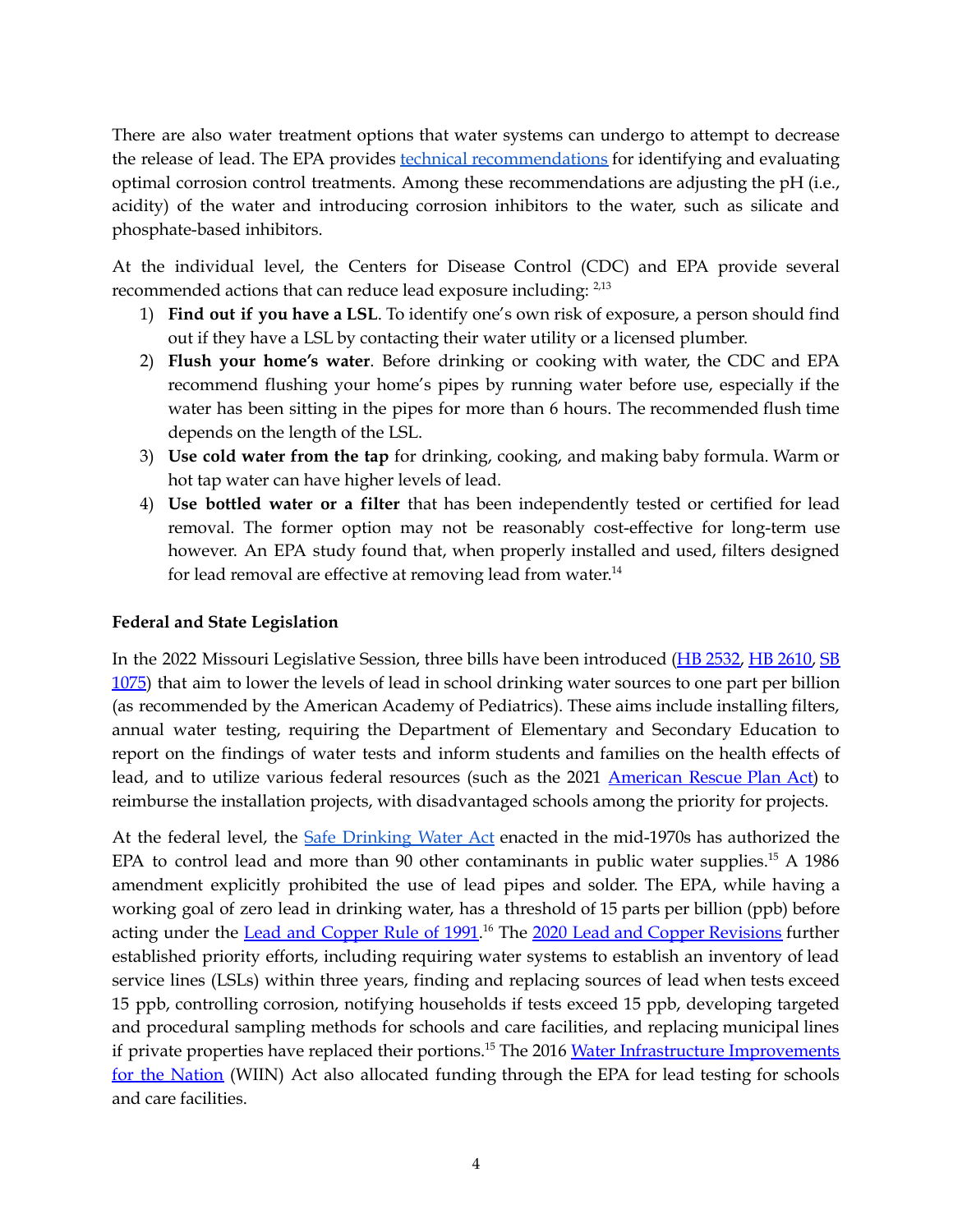At the state level, several types of measures have been passed that enforce testing requirements and aim to lower societal lead exposures (Figure 1). $^{17}$ 



**Figure 1: State Rules for Testing Lead in Water.** Eighteen states (in green) have mandatory statewide testing requirements for water utilities, while a further 23 (in blue) have a voluntary testing program. Four states have programs that fall into neither a mandatory or voluntary category (in purple) while four others have no publicly available information. Map reproduced from the National Association for State Boards of Education. 17

One response measure (such as in VA and NJ) requires homeowners and/or real estate brokers to disclose the presence of lead in plumbing fixtures to prospective buyers. Further, several states (including CA, IL, LA, MN, NH, VA, and MO; RSMo § [701.200\)](https://revisor.mo.gov/main/OneSection.aspx?section=701.200) require school districts to report elevated levels of lead above the EPA standard to parents and/or the state when detected in school drinking sources.

Some states (including MD, NC, and VA) have modified the threshold for when to take lead mitigation actions and how often for municipalities or school districts to test water sources. Other states (such as DE and UT) have further sought to require lead screening for children at early stages and increase education to parents regarding lead exposure. 15 **Importantly, while many states require mandatory reporting of elevated lead levels, some states (such as MO) do not outright require regular intervals for testing or mitigation action plans. <sup>17</sup>** However, Missouri and several other states (such as TN, WI, NJ, NY, CT, and ME) have approved Medicaid or other healthcare provider incentive programs for targeted screening of lead of at-risk populations and directed health services for children. 18

#### **References**

- 1. Wani, A. L., Ara, A. & Usmani, J. A. (2015). Lead toxicity: a review. *Interdiscip Toxicol* **8**, 55-64, doi:10.1515/intox-2015-0009.
- 2. Environmental Protection Agency (2022). *Basic Information about Lead in Drinking Water*, [<https://www.epa.gov/ground-water-and-drinking-water/basic-information-about-lead-drinki](https://www.epa.gov/ground-water-and-drinking-water/basic-information-about-lead-drinking-water) [ng-water](https://www.epa.gov/ground-water-and-drinking-water/basic-information-about-lead-drinking-water)>.
- 3. Congressional Research Service (2022). *Controlling Lead in Public Drinking Water Supplies*, [<https://crsreports.congress.gov/product/pdf/IF/IF11302](https://crsreports.congress.gov/product/pdf/IF/IF11302)>.